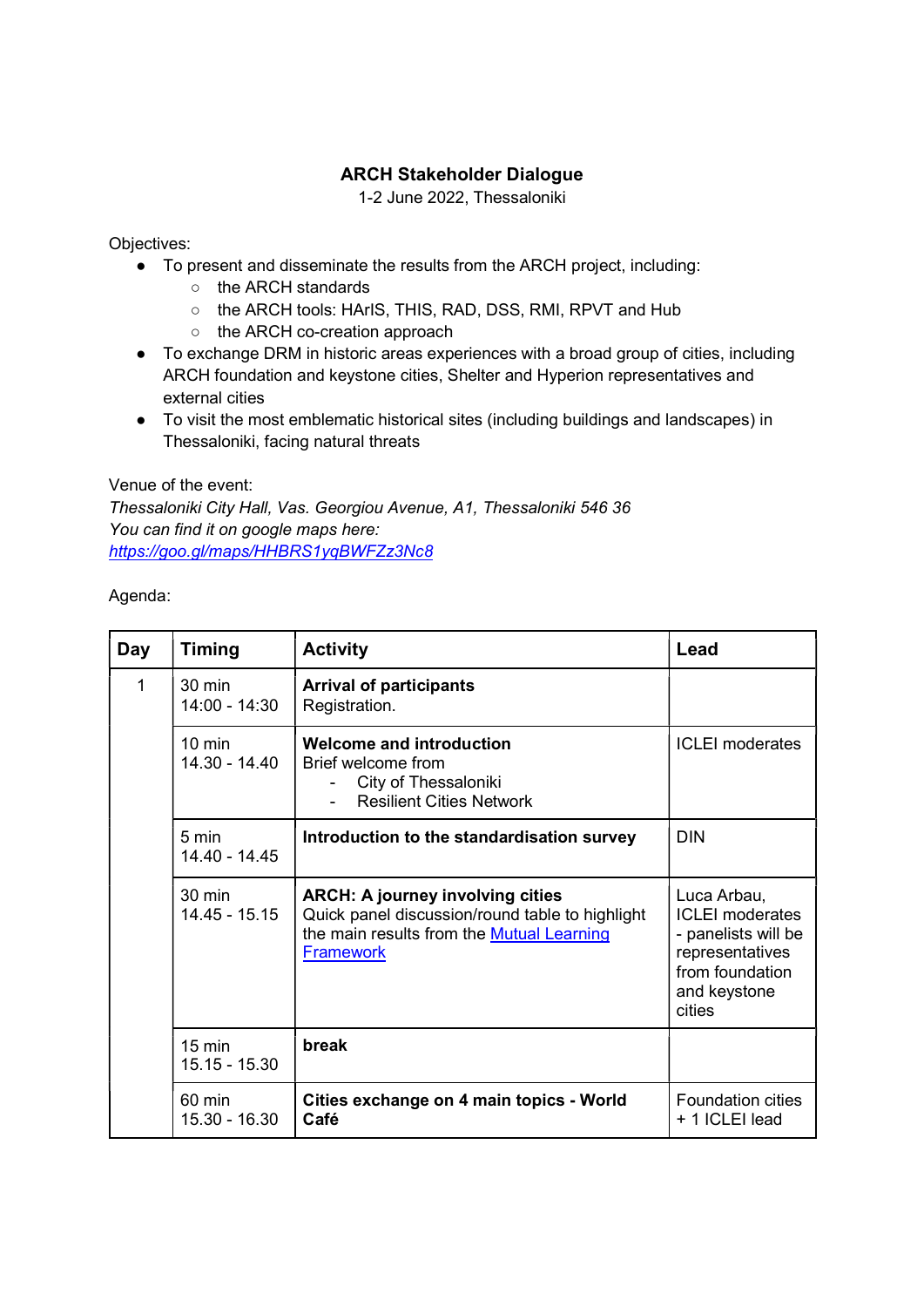|                |                                     | 2 sessions - groups switch after 30 mins<br>Discussion on DRR with 4 main focuses:<br>Agricultural landscapes<br>World Heritage sites<br>Historical centres in small-sized cities<br>Archaeological heritage<br>Mapping issues / innovations on a big paper -<br>the following group follows up on previous<br>discussion | the groups<br><b>ICLEI</b> moderates                                           |
|----------------|-------------------------------------|---------------------------------------------------------------------------------------------------------------------------------------------------------------------------------------------------------------------------------------------------------------------------------------------------------------------------|--------------------------------------------------------------------------------|
|                | $10 \text{ min}$<br>16.30 - 16.40   | break                                                                                                                                                                                                                                                                                                                     |                                                                                |
|                | 90 min<br>16.40 - 18.10             | Site visit 1                                                                                                                                                                                                                                                                                                              |                                                                                |
|                | 20.00                               | <b>Dinner</b>                                                                                                                                                                                                                                                                                                             |                                                                                |
| $\overline{2}$ | $15 \text{ min}$<br>$9.00 - 9.15$   | <b>Arrival of participants</b><br>Registration.                                                                                                                                                                                                                                                                           |                                                                                |
|                | $10 \text{ min}$<br>$9.15 - 9.25$   | <b>Welcome and introduction</b>                                                                                                                                                                                                                                                                                           | Maria von Mach,<br><b>ICLEI</b>                                                |
|                | $10 \text{ min}$<br>$9.25 - 9.35$   | ARCH: a 3 years journey<br>Highlights and main outcomes of the project                                                                                                                                                                                                                                                    | Fraunhofer                                                                     |
|                | $25$ min<br>$9.35 - 10.00$          | <b>Snapshot of the ARCH tools</b><br>Quick round from each partner                                                                                                                                                                                                                                                        | <b>INGV</b><br><b>ENEA</b><br>Fraunhofer<br>Tecnalia<br><b>ICLEI</b> moderates |
|                | 60 min<br>$10.00 - 11.00$           | ARCH: 1 project - 6 tools<br>4 breakout groups and technical partners to<br>showcase the <b>ARCH</b> tools to a small group - sort<br>of marketplace<br><b>ARCH HArIS &amp; THIS</b><br><b>ARCH DSS</b><br>$\bullet$<br><b>ARCH RAD &amp; Hub</b><br><b>ARCH RMI &amp; RPVT</b>                                           | <b>INGV</b><br><b>ENEA</b><br>Fraunhofer<br>Tecnalia<br><b>ICLEI</b> moderates |
|                | $15 \text{ min}$<br>$11.00 - 11.15$ | break                                                                                                                                                                                                                                                                                                                     |                                                                                |
|                | 105 min<br>$11.15 - 13.00$          | <b>Exploiting standardisation</b><br>Presentation in plenary: Intro to<br>standardization activities<br>Exercise and survey in breakout                                                                                                                                                                                   | <b>DIN</b>                                                                     |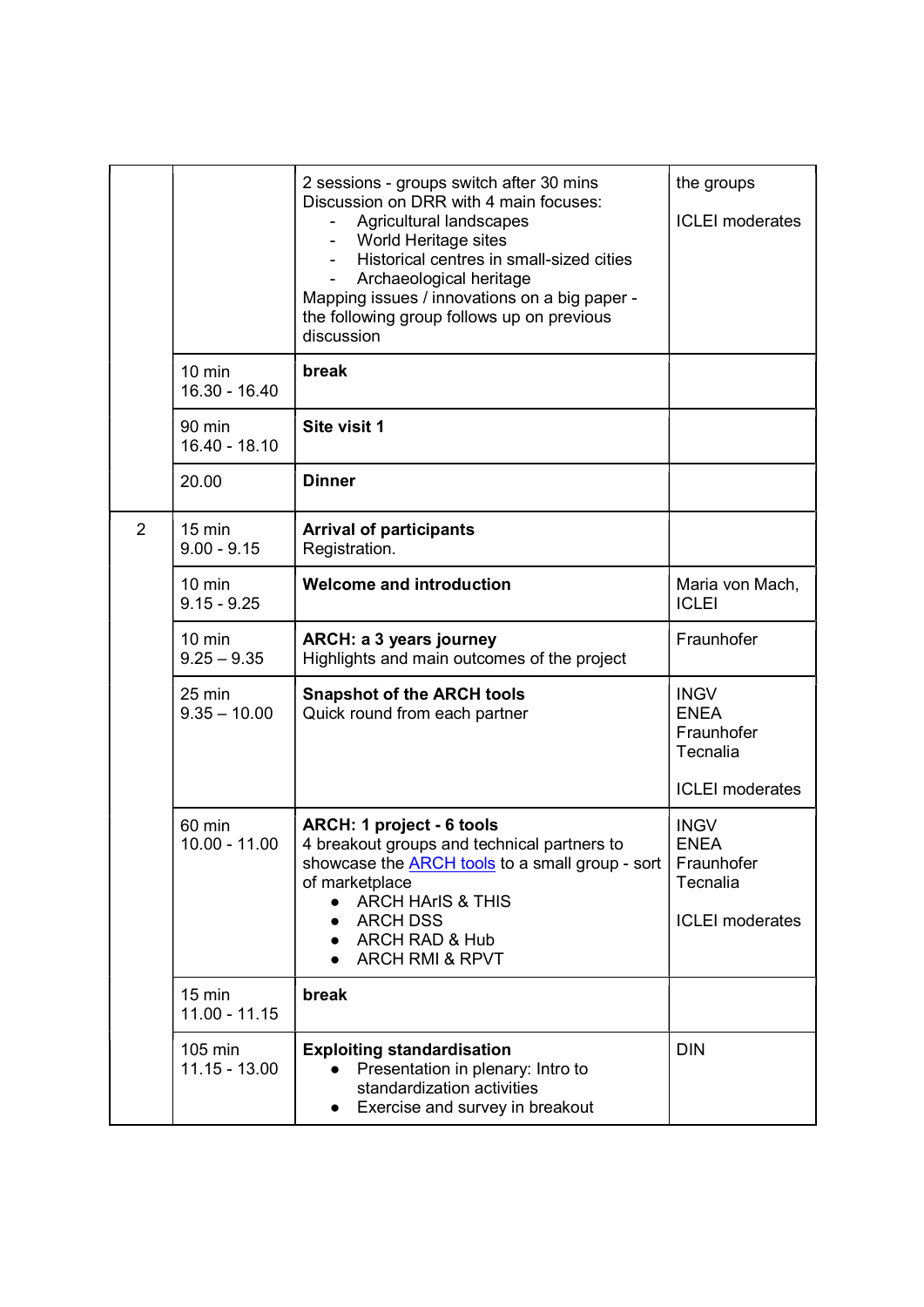|                         | sessions: review of standardization<br>activities in ARCH and the CWA 17727<br>Reporting back and conclusions                                                                                                                                                                                                                                                                                                                                                                                                                                                                                                                                                                                                                                                                                  |                                 |
|-------------------------|------------------------------------------------------------------------------------------------------------------------------------------------------------------------------------------------------------------------------------------------------------------------------------------------------------------------------------------------------------------------------------------------------------------------------------------------------------------------------------------------------------------------------------------------------------------------------------------------------------------------------------------------------------------------------------------------------------------------------------------------------------------------------------------------|---------------------------------|
| 90 min<br>13.00 - 14.30 | Lunch                                                                                                                                                                                                                                                                                                                                                                                                                                                                                                                                                                                                                                                                                                                                                                                          |                                 |
| 90 min<br>14.30 - 16.00 | Site visit 2                                                                                                                                                                                                                                                                                                                                                                                                                                                                                                                                                                                                                                                                                                                                                                                   |                                 |
| 30 min<br>16.00 - 16.30 | ARCH: an innovative approach to co-creation<br>Something fun to conclude and explain the logic<br>behind our co-creation approach.<br>5 min introduction<br>Objectives and agenda<br>Definition of co-creation<br>Show who will work in which group<br>Disseminate ARCH handout principles of<br>co-creation<br>10 min note down key words about your<br>experiences with co-creation (ARCH)<br>For technical partners, foundation and<br>keystone cities - think about the ARCH<br>project<br>Critical points – pin to the matching<br>principle if possible<br>Success factors $-$ pin to the matching<br>principle if possible<br>15 min discuss the pinned key words<br>How to solve critical points of co-<br>creation?<br>How to integrate and ensure success<br>factors of co-creation? | Maria von Mach,<br><b>ICLEI</b> |
| 15 min<br>16.30 - 16.45 | <b>Conclusions</b>                                                                                                                                                                                                                                                                                                                                                                                                                                                                                                                                                                                                                                                                                                                                                                             | <b>ICLEI</b>                    |